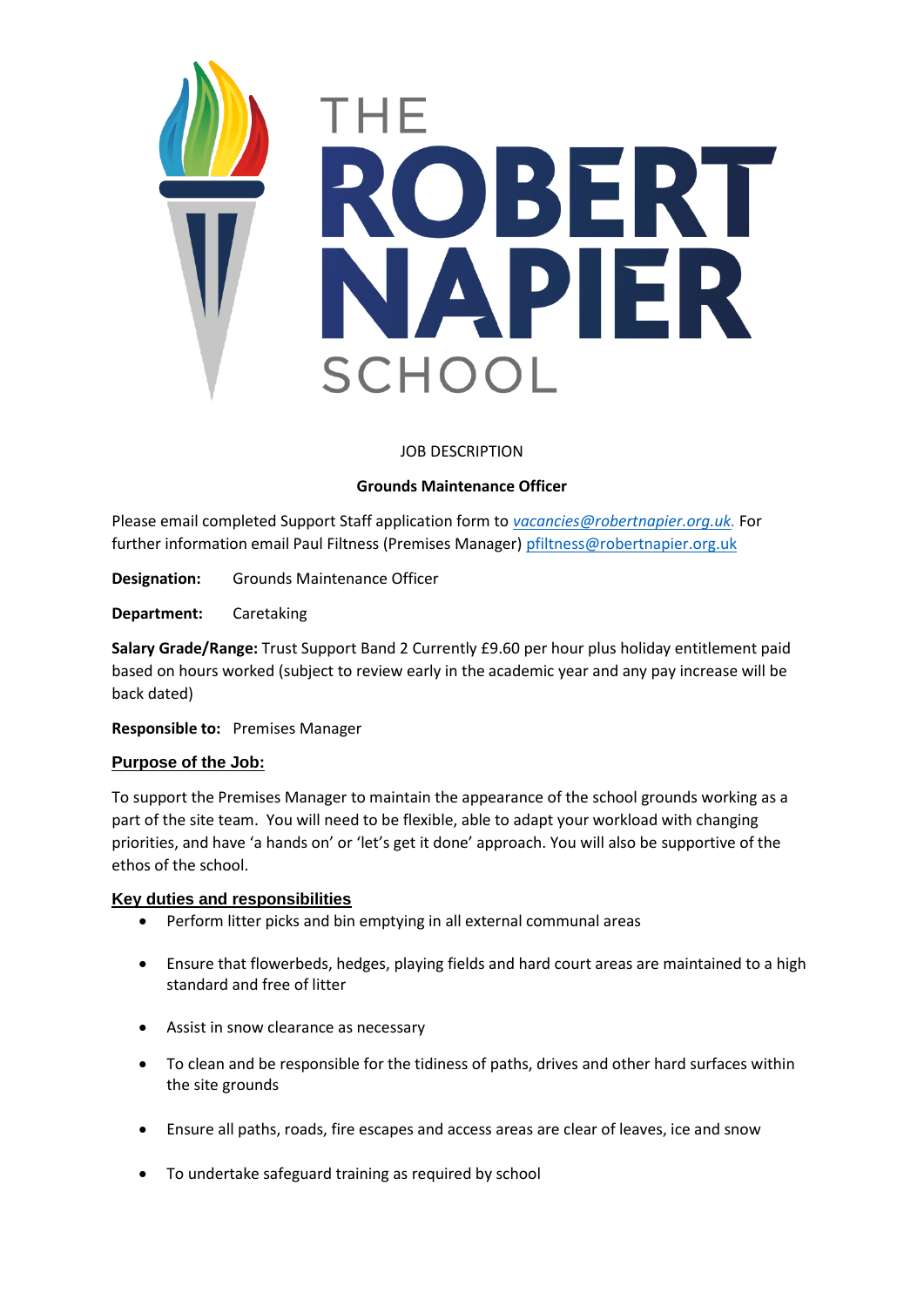- Vigilance and reporting of any maintenance/ repair/ Health & Safety Issues
- Respond positively with requests from staff, either sorting the issue or providing a timeframe for when it will be resolved.
- Removal of graffiti
- To carry out any other talks of similar nature at the discretion of the Headteacher/Premises Manager

## **Generic Responsibilities:**

- Beyond Schools Trust is committed to safeguarding and promoting the welfare of children and young people and all staff must ensure that the highest priority is given to following the guidance and regulations put in place. All staff are to have due regard for safeguarding and promoting the welfare of children and young people and to follow the child protection procedures as set out by Beyond Schools Trust. Any safeguarding or child protection issues must be acted upon immediately by informing the Designated Safeguarding Lead at the site where you are located.
- To be aware of the School's duty of care in relation to staff, students and visitors and to comply with the health and safety policies at all times
- To establish and maintain positive, constructive and professional working relationships with staff, visitors, students, parents and all other stakeholders of the school
- To be aware of and comply with the codes of conduct, regulations and policies of the School and its commitment to equal opportunities. Act in a courteous way at all times in communications with both colleagues and other school stakeholders

#### **Working Environment:**

The post will be based within The Robert Napier School.

**Hours of work**: Casual Contract, approximate expected hours will be 15 hours per week. 1pm to 4pm Monday to Friday (Term Time only) with expected contract end date of 31 August 2023.

Whilst every effort has been made to explain the main duties and responsibilities of the post, each individual task undertaken may not be identified. Therefore, there is the expectation that you carry out any other reasonable duties or requests of the Premises Manager, that are in keeping with this post or as may be determined from time to time by the Headteacher.

The above job description may be reviewed during the academic year. It may also be amended at any time but you will be given appropriate opportunities to discuss any proposed amendments prior to changes be made.